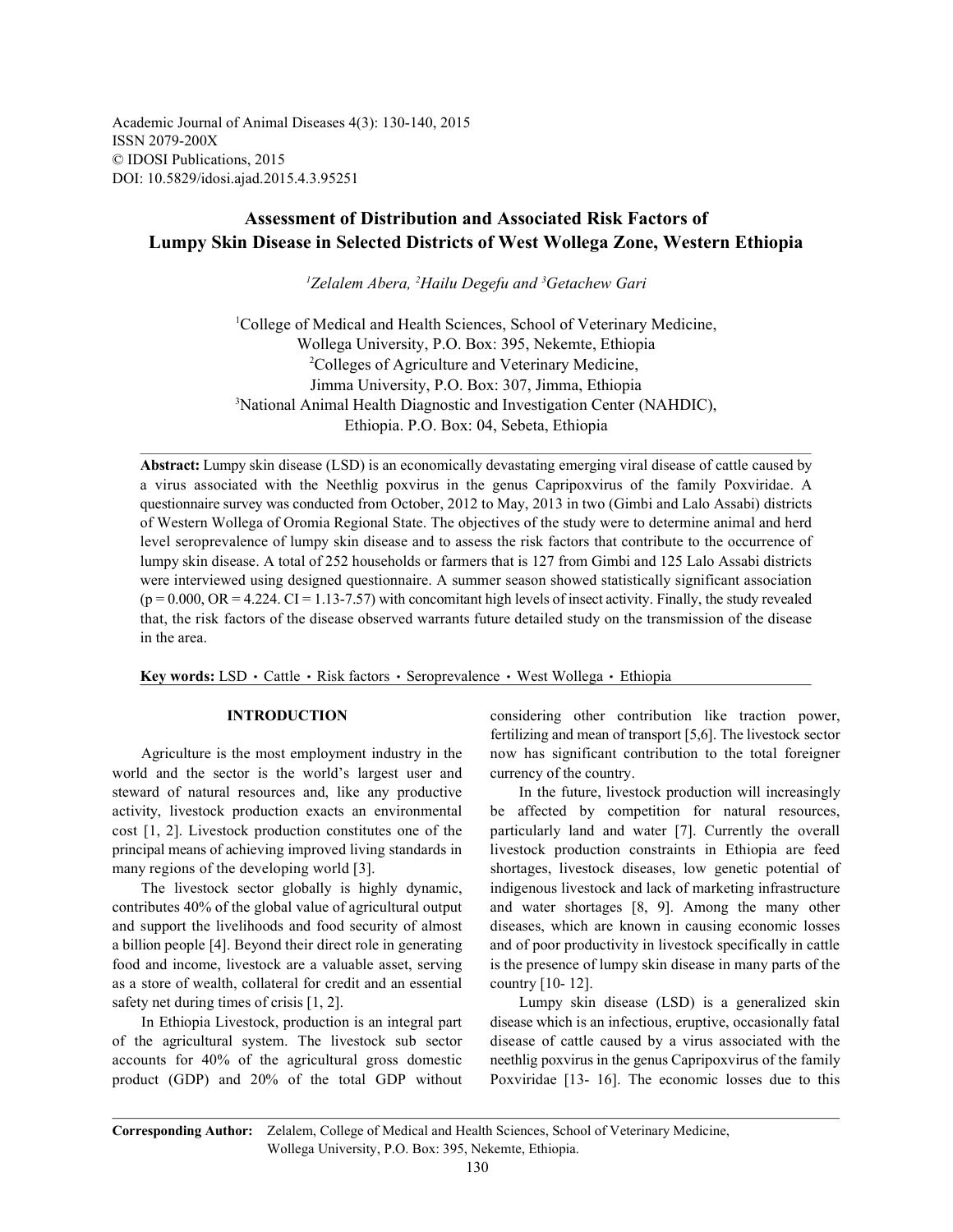traction power loss, weight loss, poor growth, abortion, infertility and skin damage. Pneumonia is a common sequel in animals with lesions in the mouth and respiratory tract [17- 22].

LSD was first observed in the western part of Ethiopia (southwest of Lake Tana) in 1983 [23]. It has now spread to almost all the regions and agro ecological zones [24, 10]. Some epidemiological studies have been carried out since the disease has become established in the country, with the diverse agro-ecological and production systems [10].

Study based on sero-prevalence in southern Ethiopia reported a prevalence of 6% [25]. Targeted sampling from outbreak areas around Southern Range land, Wolliso town and north Ethiopia reported prevalence's of 11.6%, 27.9% and 28%, respectively [25- 27]. A recent prevalence study [12] showed higher herd prevalence recorded in Afar (51%) and Tigray (37%) regions. Published information on the factors that influence the occurrence of LSD are not many as general, however some studies indicated that LSD is a disease which affects all age group; in Africa imported Bos taurus appear to be more susceptible than the indigenous breeds [17]. The LDSV was found to be associated with Capri poxvirus outbreaks in Kenya [28].

A clinical case of LSD has been reported in other animals: Asian water buffalo from Egypt [29]. Antibodies have been demonstrated in black and blue wild beests, Elan, Giraffe, greater Kudu and others [30, 31]. Some researchers have made attempt the transmission of the disease with different flies [32, 13, 33 and 34]. Recently [35] reported the potential role of ixodic tick in the transmission of LSDV. Weather changes such as cold may adversely affect the insect vector and infected saliva may contribute to the spread of the disease [36].

However, there is a gap in epidemiological disease information (Taransboundry diseases) particularly lumpy skin disease in West Wollega zone except few outbreak reports from the area. The study area interfaces with the pastoralists often crossing the border to other African countries (Sudan and South Sudan) and Benishangul Gumuz Regional State of Ethiopia. Thus, the objective of this research is to assess the risk factors those contribute to the occurrence of lumpy skin disease in the study areas.

### **MATERIALS AND METHODS**

**Description of Study Areas:** The study was conducted in Gimbi and Lalo Asabi districts of West Wollega Zone of

disease is associated with decreased milk production, Oromiya Regional State; Western Ethiopia. West Wollega is one of the 18 Administrative Zones of Oromiya National Regional State. Administratively, the Zone has 21 districts, of which 19 are rural districts and 2 are urban administrations which are again subdivided into 533 kebele administrative units (487 rural and 46 urban Kebeles). Gimbi Town, which is located at a distance of 441 km from Addis Ababa, is the capital of the Zone, it is located between 8°12'- 10°03' N (latitudes) and 34°08'- 36°10'E (longitudes).

> The Zone shares borders with Benishangul-Gumuz Regional State, Qellem Wollega Zone, East Wollega Zone, Illubabor Zone and Gambella Regional State in the Northwest, Northeast and east; West, East and in the South directions, respectively. The land area of the Zone is estimated to be  $14,160.29 \text{ km}^2$ . It experiences tropical climate with relatively high mean annual temperature. Generally, mean annual temperature of the Zone varies from  $15^{\circ}$ C to over  $25^{\circ}$ C [37].

> The annual rainfall pattern in the Zone decreases from East to West following the physiographic nature of the Zone. The mean annual rainfall of the Eastern high lands ranges from 1800-2000 mm, while in the central plateaus. It ranges between 1600-1800 mm and in the remaining parts of the Zone, it becomes between 1200-1600 mm. In the South-western parts of the Zone, it is even less than 1200 mm [37].

> Livestock population of West Wollega Zone is 1,775,404 Bovines, 385,098 Ovine, 353,385 caprine, 137,926 Equines, 2,066,678 poultry and 620,397 Bee colonies [38]. The farming system in the zone is mixed (Livestock production integrated with crop production). Livestock production system is usually extensive and the most common breeds are the local zebu breeds. Common grasslands provide extensive pasture for all parts of the areas of both study districts.

> From the total (21) districts of the Zone, two of the rural districts (9.5%) were selected considered as representative of the rest districts of the Zone.

> **Gimbi District:** Is located between 90°10°- 9°17° North latitude and 35°44°- 36°09° East longitudes. The mean minimum and maximum annual temperature ranges between 10°C and 30°C. The mean annual rainfall is 1400-1800ml. It lies at altitudinal range of 1200m-2222m above sea level (a.s.l.). As reported by Ghimbi District Finance and Economic Development office (2001), the district has high livestock potential with 107,334 cattle, 13,476 Ovine, 5124 Caprine, 5211 Equine and Poultry 44144 and 25600 Bee Colonies [39].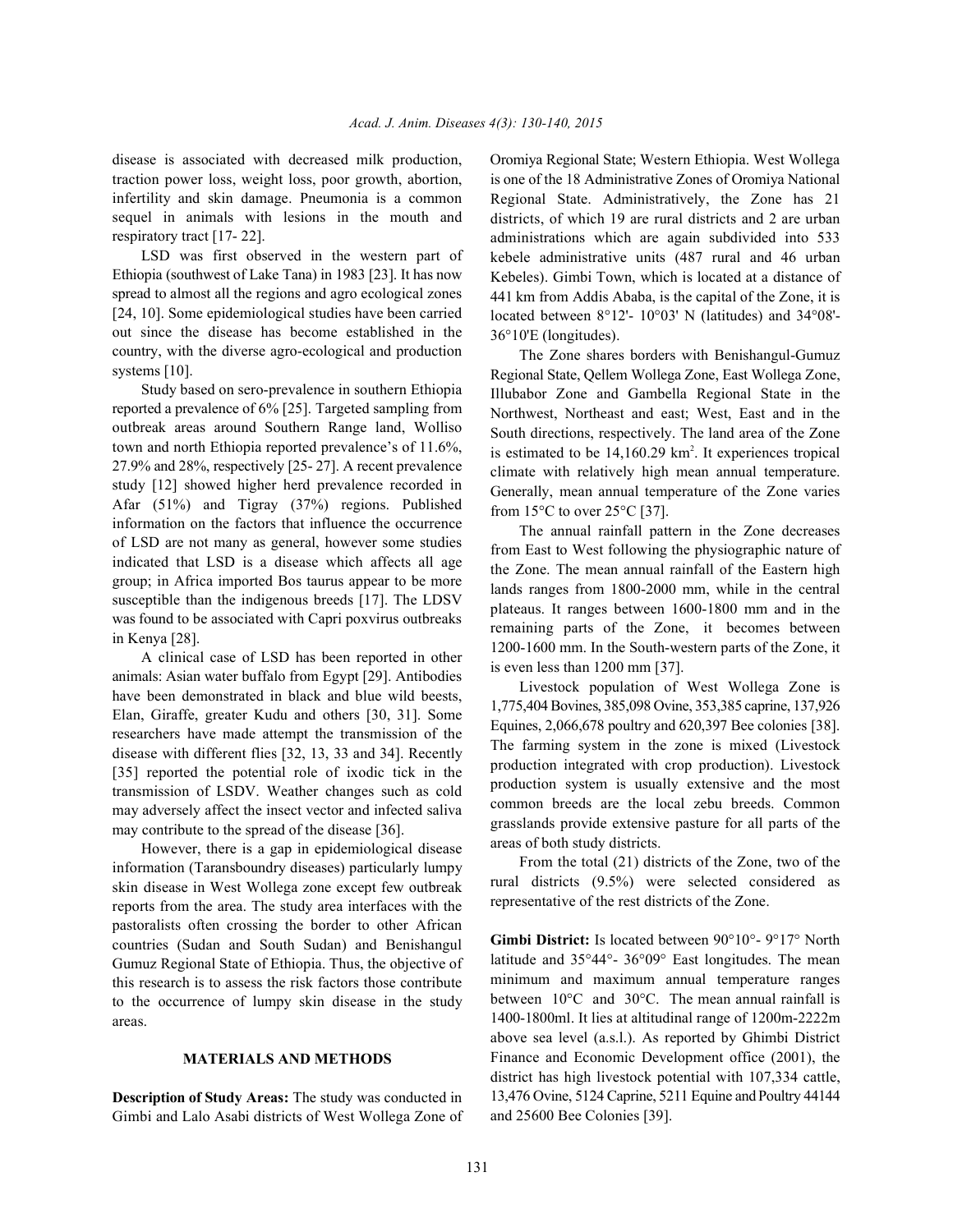



Fig. 1: Map of the study Area

the Eastern part of West Wellega Zone. It shares common Health Agency expert's based on location and boundaries with Gimbi, Guliso, Bodji and Yubdo districts accessibility. and Benishangul-Gumuz Regional State. Enango town is its capital town that is about 23km far away from the **Sampling Technique and Sample Size Determination** Capital of the Zone (Gimbi). Altitudine ranges between **Questionnaire Survey:** By assuming an average number 1500 and 1900 m.a.s.l. The district has an estimated 37, 279 of 10 animals per herd which represent households cattle, 13870 Ovine, 565 Caprine, 4383 Equine, 50,109 (herd owners), there were a total of 5,028 in both districts. Poultry. The district is classified into kola (2.2%) and A questionnaire which equivalent to the herd size was Woinadega (97.8%) agro climatic zones [40]. designed and administered to the herd owners

Assabi District and agro climatic zones in which all types minutes was carried out. were found in Gimbi District. In each PA, the number of selected herd owners

selected based on the accessibility, presence of livestock Districts) in both Districts. Accordingly, 127 and 125 markets activity, production and management system, households were included in the study from Gimbi and history of contact with wild life and transboundary Lalo Assabi districts respectively. So, a total of 252 animal's movement from other pastoralist area of households or farmers were interviewed using prepared neighbouring Regional States of Ethiopia. These districts semi-structured questionnaire. share similar farming system but different in agrological About sixteen (16) questions were designed to locations. capture information of the disease and associated risk

from October, 2012- May, 2013 to determine the risk questionnaire survey include general information of the factors for Lumpy Skin Disease occurrence in the study respondents (age, sex, religion, educational status, bases area. Multi-stage sampling method was followed to select of their livelihood). It also includes history of disease the sampling units, districts and PAs were selected to be occurrence (common constraints of livestock, major included in the study. livestock diseases, season of occurrence and duration of

The households included in the study were outbreak). distributed over the purposively selected districts. Additionally, herd management (Herd size, herd

**Lalo Asabi District:** Has an area of 418Km<sup>2</sup> and located in Office; especially Livestock Resource, Development and

The differences between both districts were (household) and interview face to face by using local altitudinal ranges, livestock size which is very low in Lalo language, which was Afan Oromo that taken 10-15

**Study Population:** The households in both districts were Tokuma of Gimbi and Dongoro Dissi of Lalo Assabi range from 22 (Were Seyo of Gimbi District) to 28 (Bikiltu

**Study Design:** A cross-sectional study was carried out disease in the study area. The contents of the factors that may be associated with the occurrence of the

Five PAs were randomly selected from each district in structure, farming system, introduction of new animal, consultation with the respective district Agricultural vaccination status, watering or grazing points, contact of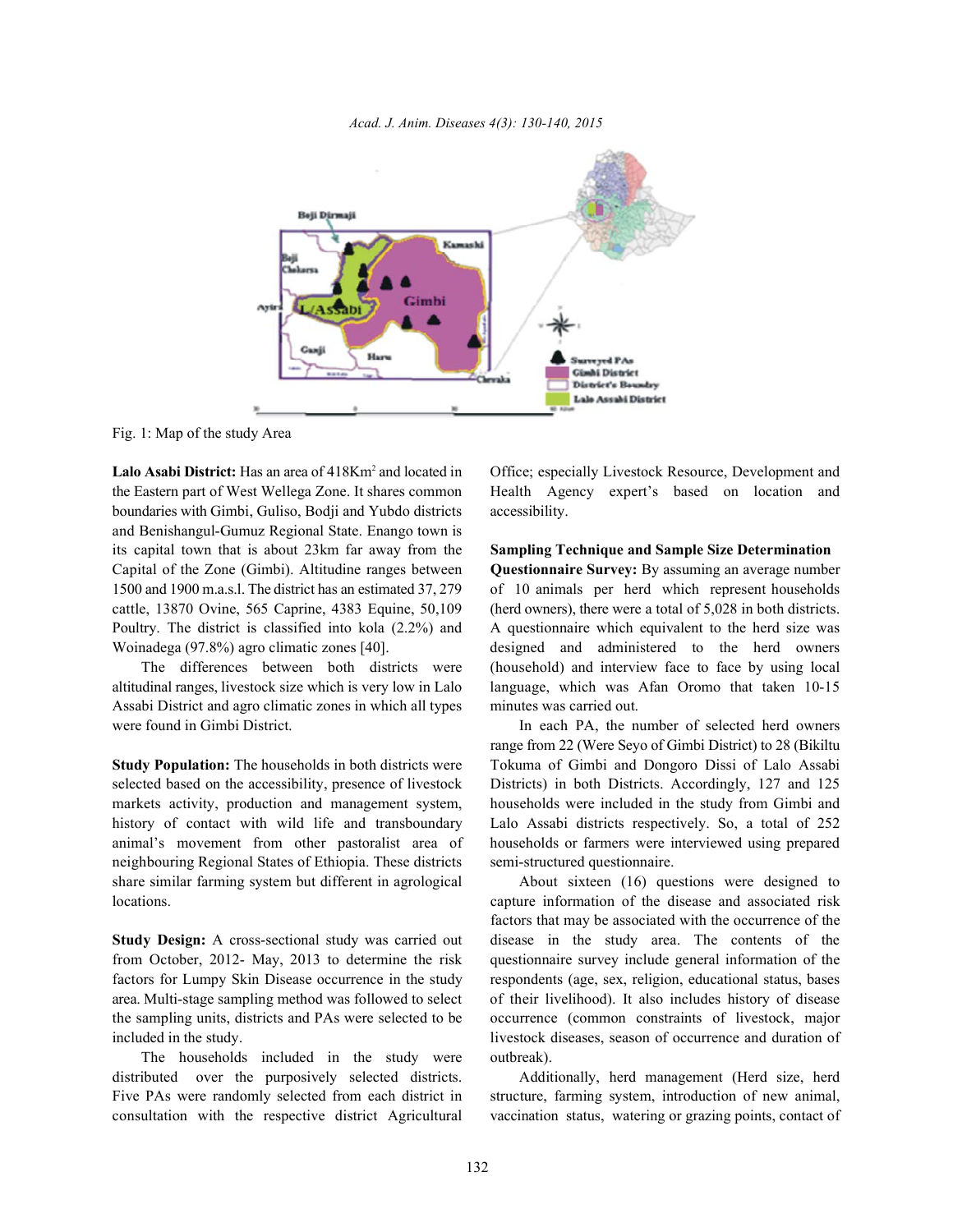animals with different areas and wild life, presence of females and 83.3% of them were adult while 16.7% of them

be observed in the study area (Annex 1). The survey was trading and employed and 6.0% of them were practicing carried out in two purposively selected districts after others. Agro climate of the surveyed PAs of the two serum collection had been finalized. Ten (10) PAs that districts were mostly high lands and midlands. Generally, were selected for serological survey were included in the most Christian, literate and male respondents those questionnaire survey to assess factors for LSD running their livelihood with mixed agriculture were occurrence in the study area. Household having cattle included in this study (Table 2). were the sampling units for questionnaire survey.

related to the composition of the herd, the management **Occurrence in the Study Area:** Questionnaire survey was system used and if vaccination or any other treatment had carried out and it has been tried to identify risk factors for been applied during or after the course of the disease. LSD occurrence. The seasons were compared and about Additionally, they were asked to explain the symptoms of 74.2% of respondents informed that, summer was the the disease and clinical observation of sick animals related season at which the disease occurred in the area. The to LSD would be observed during sample collection in disease occurrence in a spring season was the lowest order to crosscheck whether the disease is surely lumpy (3.85%) in the area. skin disease or not. Finally, valuable information was Also about 95.6% of respondents informed that they collected through questionnaire from randomly selected introduced new cattle to their herds. As 50.8% of herd owners found in each PAs of the districts. respondents replied that their cattle had not been

5 urban) kebeles (PAs) in both districts. The total cattle In both districts, cattle grazed communally and higher population from 10 PAs was 17,917 (out of which 11,603 frequency of communal grazing type 73.0% and 100.0% heads of cattle from five PAs of Gimbi and 6,314 heads of communal watering point was reported by herd owners cattle from five PAs of Lalo Assabi district). during this study. As the result indicated that, 98.8%,

Gimbi district was ranging between 1,725 (Lowest) in the presence of animals contact with different PAs, Were Seyo and 2,734 (Largest) heads in Bikiltu Tokuma district, Zone or regions and countries, respectively. A kebele. 91.7% of them reported that, dry season (Bona) was a

district was ranging between 994 in Horda Daleti and 1,724 However, dry season has no statistically significance heads in Dongoro Dissi kebele and the average number of (p>0.05) association with the occurrence of lumpy skin cattle per kebeles of Gimbi and Lalo Assabi districts was disease. As 67.1% of herd owners informed, a summer

study period,  $252$  (n=252) respondents (individuals of insect activity. herd owners) in selected 10 PAs of two (2) districts of the In addition, factors with p-values less than or equal

81.3% of them were males while 18.7% of them were significant ( $p>0.05$ ).

disease transmission, Biting flies & existence of livestock were young. Additionally, based on their livelihood; markets), breed and sex were collected.  $\frac{73.8\%}{24.5}$  practiced mixed agriculture; 12.3% practiced mixed The risk factors for the outbreak of the disease would agriculture and trading; 7.9% practiced mixed agriculture,

The selected farmers then were asked questions **Associated Risk Factors of Lumpy Skin Disease**

**RESULTS** owners, there was no seasonal movement of animals from **Study Population:** There were a total of 63 (58 rural and most of the farming system in the area was sedentary. vaccinated and according to a proportion of 68.3% herd place to place for search of feed and water; that means

The number of cattle in each selected kebeles of  $65.5\%$ ,  $91.7\%$  and  $61.5\%$  of herd owners was reported as Similarly, cattle population in kebeles of Lalo Assabi season at which contact of animals is high in the area. 2,230 and 1,359 heads respectively (Table 1). season (Ganna) was the leading season of the year. A **Description of the Interview Respondents:** During the association (p<0.05) with concomitant high levels of summer season showed statistically significant

Zone were interviewed. to 0.20 (vaccination history, seasonal movement and Based on their religion and educational status, the contact with other districts livestock's) were fitted into respondents were classified as Muslim; 4.0%, Christian; the multivariate logistic regression model. Nevertheless, 93.3% and others (Wakefeta); 2.8% and as literate; 80.2% except summer season with a high of activity of flies, none while illiterate; 19.8%. According to their sex and age; of the farm-level risk factors were found statistically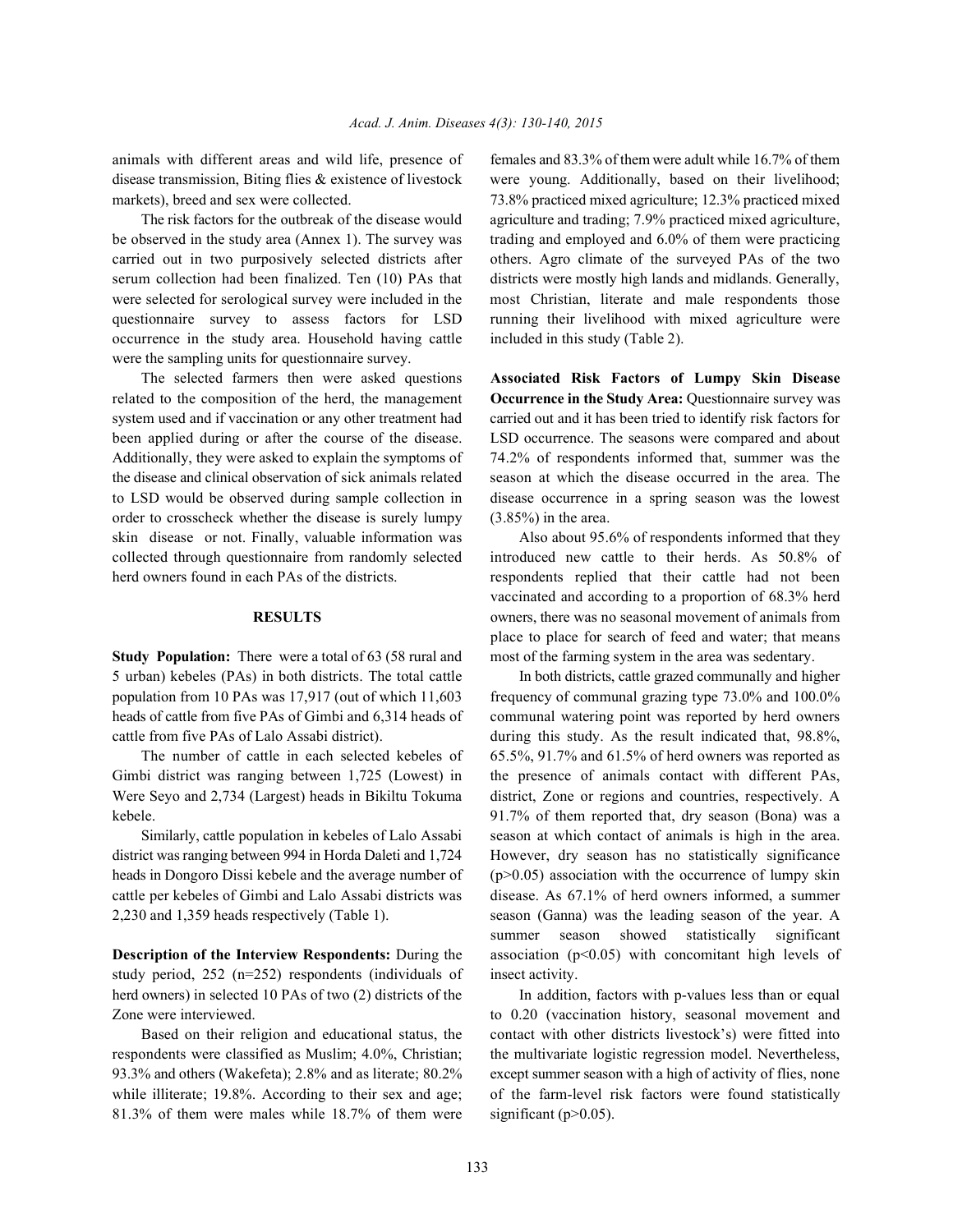|                   |       | $N^{\circ}$ of PAs in districts   |       |                      |                   |                                     |                               |          |
|-------------------|-------|-----------------------------------|-------|----------------------|-------------------|-------------------------------------|-------------------------------|----------|
| Name of districts | Rural | ------------------------<br>Urban | Total | Name of selected PAs | Total herd owners | $N^{\circ}$ of selected herd owners | Cattle Pop <sup>n</sup> in PA | Altitude |
| Gimbi             | 31    |                                   | 32    | Were Seyo            | 150               | 23                                  | 1,725                         | 1903     |
|                   |       |                                   |       | Bikiltu Tokuma       | 460               | 28                                  | 2,734                         | 1821     |
|                   |       |                                   |       | Jogir                | 579               | 25                                  | 2,422                         | 1298     |
|                   |       |                                   |       | Chutta Khaki         | 421               | 23                                  | 2,474                         | 2016     |
|                   |       |                                   |       | Lelisa Yesus         | 510               | 28                                  | 2,248                         | 1851     |
| Subtotal          | 31    |                                   | 32    | 5                    | 2,120             | 127                                 | 11,603                        |          |
| Lalo Assabi       | 27    | 4                                 | 31    | Horda Daleti         | 707               | 25                                  | 994                           | 1766     |
|                   |       |                                   |       | Nebo Daleti          | 513               | 26                                  | 1,040                         | 1618     |
|                   |       |                                   |       | Werebabo Siben       | 620               | 23                                  | 1,212                         | 1933     |
|                   |       |                                   |       | Haroji Serdo         | 652               | 28                                  | 1,344                         | 1936     |
|                   |       |                                   |       | Dongoro Dissi        | 416               | 23                                  | 1,724                         | 1937     |
| Subtotal          | 27    | 4                                 | 31    | 5                    | 2,908             | 125                                 | 6,314                         |          |
| G. total          | 58    | 5                                 | 63    | 10                   | 5,028             | 252                                 | 17,917                        |          |

## *Acad. J. Anim. Diseases 4(3): 130-140, 2015*



Source: From the Livestock Resource, Development and Health Agency Office of Gimbi and Lalo Assabi districts

| Table 2: Summary of related information from respondents in both districts |  |  |  |
|----------------------------------------------------------------------------|--|--|--|
|----------------------------------------------------------------------------|--|--|--|

| Parameters              | Categories                  | Frequency | Percentage $(\% )$ |
|-------------------------|-----------------------------|-----------|--------------------|
| Sex of owners           | Females                     | 47        | 18.7               |
|                         | Males                       | 205       | 81.3               |
| Age of owners           | Adults                      | 210       | 83.3               |
|                         | Young                       | 42        | 16.7               |
| Religion                | Christian                   | 235       | 93.3               |
|                         | Muslim                      | 10        | 4.0                |
|                         | Others                      | 7         | 2.8                |
| Education               | Literate                    | 202       | 80.2               |
|                         | Illiterate                  | 50        | 19.8               |
| Livelihood (Occupation) | Mixed agriculture only      | 186       | 73.8               |
|                         | Mixed agriculture & trading | 31        | 12.3               |
|                         | Mixed agriculture, trading  |           |                    |
| & employed              | 20                          | 7.9       |                    |
|                         | Others*                     | 15        | 6.0                |

\*(Mixed agriculture & employees, mixed agriculture & trading)



Fig. 2: A lumpy skin diseased cows (Local and crossbreds) showing skin nodules covering the entire body at Dongoro Dissi village of Lalo Assabi district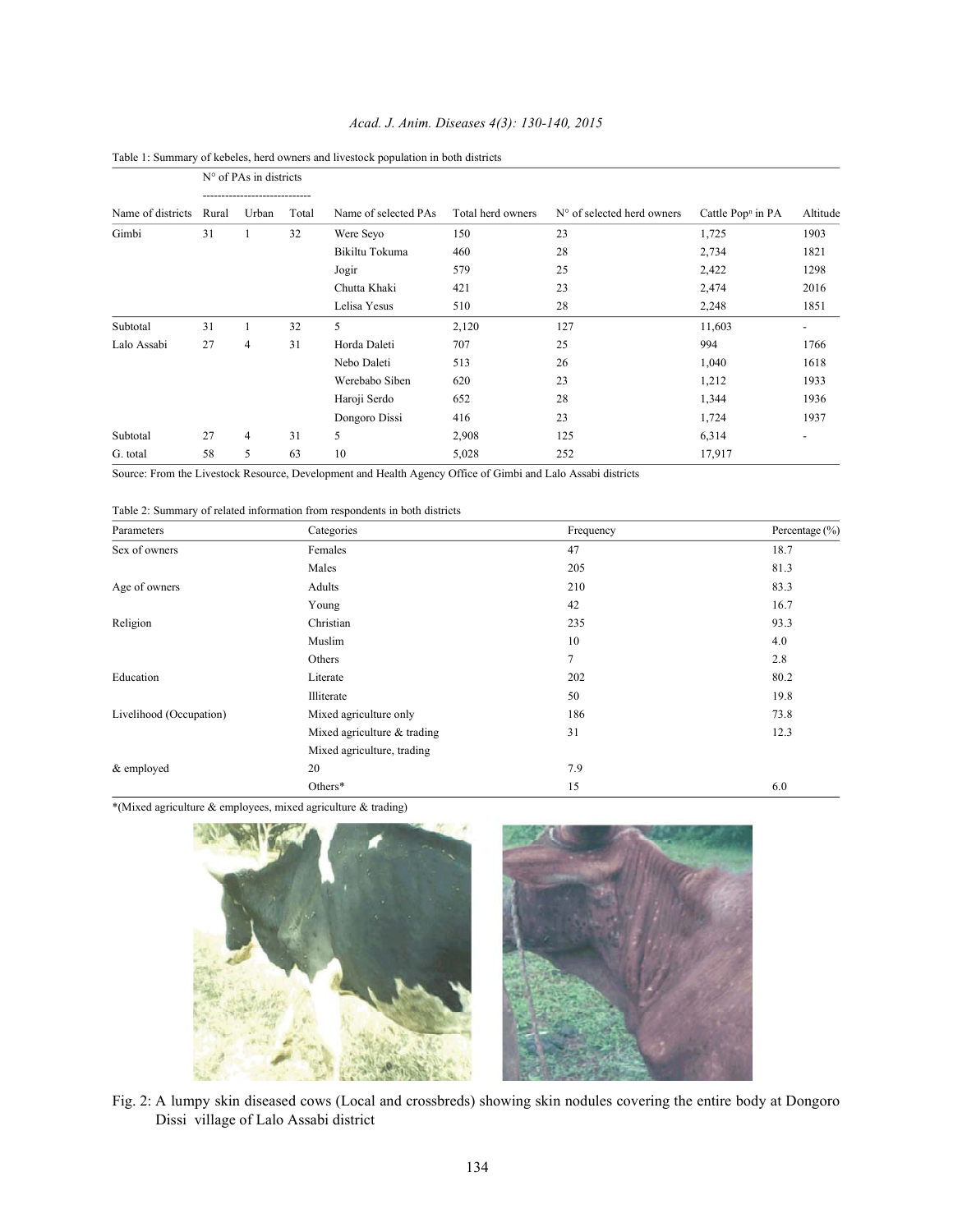# *Acad. J. Anim. Diseases 4(3): 130-140, 2015*

| Major Risk Factors for LSD Occurrence      | Categories        | N° of herd examined | Percentage $(\% )$ | P-Value        | OR (95%CI)               | 95%CI                    |
|--------------------------------------------|-------------------|---------------------|--------------------|----------------|--------------------------|--------------------------|
| Season of outbreak                         | Autumn (Birra#)   | 26                  | 26(10.3)           | 0.30           | 3.39                     | $0.33 - 34.9$            |
|                                            | Winter (Bona#)    | 12                  | 12(4.8)            |                | $\overline{\phantom{0}}$ |                          |
|                                            | Spring (Arfasa#)* | 27                  | 10.7(27)           |                | $\blacksquare$           |                          |
|                                            | Summer (Ganna#)   | 187                 | 187(74.2)          | 0.64           | 1.63                     | $0.20 - 13.1$            |
| An introduction of new cattle              | No                | 11                  | 11(4.4)            | 0.65           | 0.61                     | $0.07 - 5.16$            |
|                                            | Yes               | 241                 | 241 (95.6)         |                |                          |                          |
| Vaccination history                        | No                | 128                 | 128(50.8)          |                |                          |                          |
|                                            | Yes               | 124                 | 124(49.2)          | 0.17           | 2.15                     | $0.71 - 6.5$             |
| Seasonal movement of animals               | N <sub>0</sub>    |                     | 172                | 172(68.3)      |                          |                          |
|                                            | Yes               | 80                  | 80(31.7)           | 0.14           | 1.08                     | 0.35-3.24                |
| Grazing Type                               | Communal*         | 184                 | 184(73.0)          |                |                          |                          |
|                                            | Separate          | 38                  | 38(15.1)           | 0.54           | 1.45                     | $0.31 - 5.45$            |
|                                            | Both              | 30                  | 30(11.9)           | 0.34           | 0.25                     | $0.31 - 5.45$            |
| Watering point                             | Communal          | 30                  | 30(100.0)          | $\overline{a}$ | $\overline{\phantom{a}}$ | $\overline{\phantom{a}}$ |
| Contact of animals with different PAs      | N <sub>0</sub>    | 3                   | 3(1.2)             |                |                          |                          |
|                                            | Yes               | 249                 | 249 (98.8)         |                |                          |                          |
| Contact of animals with different district | N <sub>0</sub>    | 87                  | 87(34.5)           | 0.23           | 2.2                      | $0.60 - 8.00$            |
|                                            | Yes               | 165                 | 165(65.5)          |                |                          |                          |
| Contact with different Zone or regions     | No                | 21                  | 21(8.3)            | 0.81           | 1.3                      | 0.16-10.32               |
|                                            | Yes               | 231                 | 231(91.7)          |                |                          |                          |
| Contact with other country                 | No                | 97                  | 97(38.5)           | 0.33           | 1.7                      | $0.55 - 5.74$            |
|                                            | Yes               | 155                 | 155(61.5)          |                |                          |                          |
| Season of contact                          | Dry season        | 231                 | 231(91.7)          |                |                          |                          |
|                                            | Wet season        | 21                  | 21(8.3)            |                | $\overline{\phantom{a}}$ | $\overline{\phantom{a}}$ |
| Season at activity of biting flies high    | Summer (Ganna#)   | 162                 | 169(67.1)          | $0.000**$      | 4.224                    | 1.13-1.57                |
|                                            | Autumn (Arfasa#)* | 47                  | 40 (15.9)          |                | 3.982                    | 3.98-8.98                |
|                                            | Spring (Birra#)   | 43                  | 43(17.1)           |                |                          |                          |
| Existence of livestock marketing           | N <sub>0</sub>    | 175                 | 175(69.4)          | 0.36           | 0.54                     | $0.18 - 1.99$            |
|                                            | Yes               | 77                  | 77(30.6)           |                |                          |                          |

Table 3: Summary of associated risk factors and its effect on herd-level sero-positivity to LSD in the study area

*Note:* Number of examined herds is equal to the number of respondents (Herd owners) included into the study and # Local language for seasons, \*Reference variable for OR, \*\*Statistical significance

| Table 4: Summary of the major constraints by their rank in the study area |  |  |
|---------------------------------------------------------------------------|--|--|
|                                                                           |  |  |

| Major constraints                                             | Frequency      | Percentage |
|---------------------------------------------------------------|----------------|------------|
| <b>Diseases</b>                                               | 93             | 36.9       |
| Diseases, water shortage & flies                              | 33             | 13.1       |
| Diseases, feed shortage $&$ water shortage                    | 30             | 11.9       |
| Diseases, feed shortage, water shortage, predators $\&$ flies | 18             | 7.1        |
| Diseases & water shortage                                     | 16             | 6.3        |
| Feed shortage & water shortage                                | 13             | 5.2        |
| Water shortage & flies                                        | 12             | 4.8        |
| Diseases, water shortage $&$ predators                        | 12             | 4.8        |
| Diseases, feed shortage, water shortage $\&$ predators        | 8              | 3.2        |
| Flies*                                                        | 6              | 2.4        |
| Diseases $&$ predators                                        | $\overline{4}$ | 1.6        |
| Diseases, feed shortage $&$ predators                         | 3              | 1.2        |
| Diseases, feed shortage, water shortage $\&$ flies            | 3              | 1.2        |
| Diseases and feed shortage                                    |                | 0.4        |
| Total                                                         | 252            | 100.0      |

*NB*: \* constraints those were play a major role for the disease transmission in the area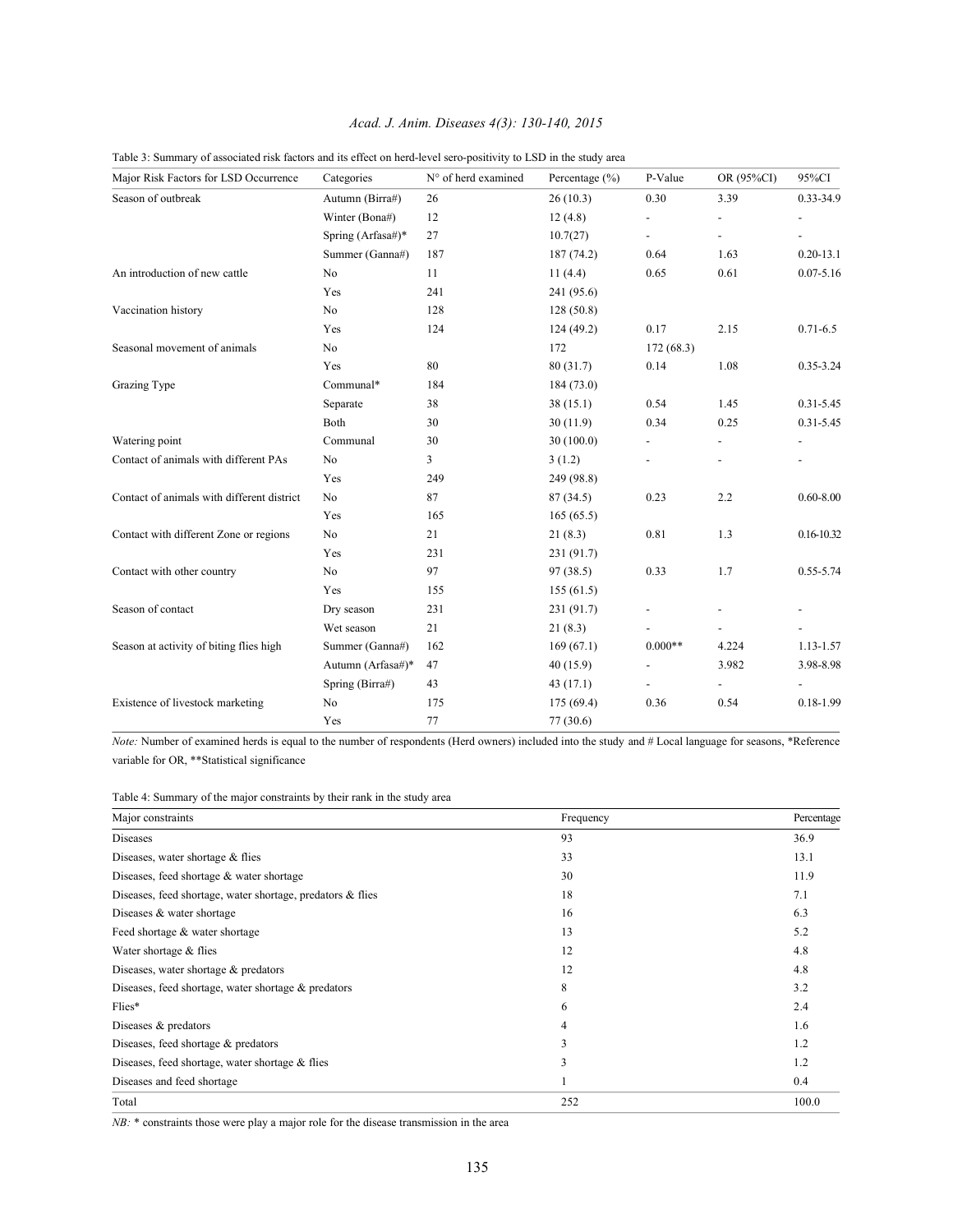| Acad. J. Anim. Diseases 4(3): 130-140, 2015 |  |  |  |  |
|---------------------------------------------|--|--|--|--|
|---------------------------------------------|--|--|--|--|

| Diseases local name | Scientific name of the diseases           | Frequency | Percentage |
|---------------------|-------------------------------------------|-----------|------------|
| Gandi               | Trypanosomosis                            | 44        | 17.5       |
| Abba Sanga or chita | Anthrax                                   | 12        | 4.8        |
| Masa or Okolcha     | Foot and mouth disease                    |           | 2.8        |
| Gororsa             | Pasteurollosis                            | 30        | 11.9       |
| Somba (Kufa)        | <b>Bovine TB</b>                          | 12        | 4.8        |
| Dibe guru           | <b>Mastitis</b>                           | 11        | 4.4        |
| Dibe goga           | <b>Skin Diseases</b>                      | 16        | 6.3        |
| Dulandula           | Leach                                     | 8         | 3.2        |
| Gandi and Bokoksa   | Trypanosomosis and Bloat                  | 17        | 6.7        |
| Bokoksa & Gororsa   | <b>Bloat and Pasteurollosis</b>           | 17        | 6.7        |
| Gandi and Sinchi    | Trypanosomosis & Black leg                | 2         | 0.8        |
| Gandi and silmi     | Trypanosomosis & Tick infest <sup>n</sup> | 50        | 19.8       |
| Others*             |                                           | 26        | 10.3       |
| Total               |                                           | 252       | 100.0      |

Table 5: Summary of the Local and scientific name of major diseases in the study sites

*NB:* \*[Dhukuba sare (Rabies), Dhukuba tiruu (Fasciolosis), Hidda arrabaa (Toxocity), Cininnaa (Colic)

**Major Livestock Constraints in the Area:** There are In addition, many factors such as season, insect different major constraints limiting livestock in the area. vector activity, the health status and breed of the During the study period, it was attempted to identify the animals can affect the magnitude and the occurrence of major constraints those commonly encountered in daily LSD [17, 24, 21, 31 and 41]. activity of livestock production system in the study area. Generally, the respondents were reported that diseases, **Associated Risk Factors:** Herd those selected for shortage of feed, shortage of water, predators and flies are serological survey were also included in the questionnaire main problems/constraints. Although one or more than survey to assess factors for LSD occurrence in the study one constraints were reported by a single interviewer and area. Beside the blood collection, questionnaires were as indicated below (Table 4), diseases were firstly commonly applied in epidemiological investigation to reported by a proportion of 36.9% respondents which collect information on disease occurrence and associated indicated as the first most important constraint or the risk factors and they have been used successfully. eading problems for livestock. The study was under taken to identify risk factors

Trypanosomosis and external and internal parasites were outbreak of the disease was mostly associated with the repeatedly reported as the main diseases from the areas. prevalence of insect vectors, host susceptibility, livestock However, including the above diseases of livestock, the density at the grazing and watering points, husbandry respondents in the study areas commonly reported major systems, wet seasons and agro ecologic conditions, diseases. As usually reported from the area, a proportion presence of moist, humidity, market conditions and an of 19.8% (50) respondents reported Trypanosomosis and introduction of new animals without any examination. ticks infestation as the leading diseases in their area. As the questionnaire survey result indicated Lumpy These diseases were listed below in (Table 5) according Skin Disease (LSD) was dominates the area due to one or to their local and scientific names. more factors those attributes the occurrence of the

(LSDv) exposure was investigated in the two This finding revealed that, 95.6% of herd owners administrative districts of West-Wollega Zone (Gimbi and informed that they introduced new cattle to their safe Lalo-Assabi) by applying field study and questionnaire herds without identifying whether the animal was surveys. vaccinated or not and the result of analysis confirmed

**Major Diseases in the Area:** Most of the time, the study area. This has been reported [29, 42] that the that contribute to the occurrence of lumpy skin disease in

**DISCUSSION** presence of the disease in their area and it agrees well In the present study, Lumpy Skin Disease Virus the interviewees reported occurrence of LSD in their herd. disease. From the result, 65.1% of respondents informed with the finding of Gari *et al*. [10], in which about 42.8% of

This finding agrees well with the finding of [25], that, 5.8% herds were sero positives. This indicated that, who stated a difference in the frequency of occurrence most herd owners from both districts acquired cattle of LSD across 15 districts they selected for their study. through purchasing from auction markets and very few of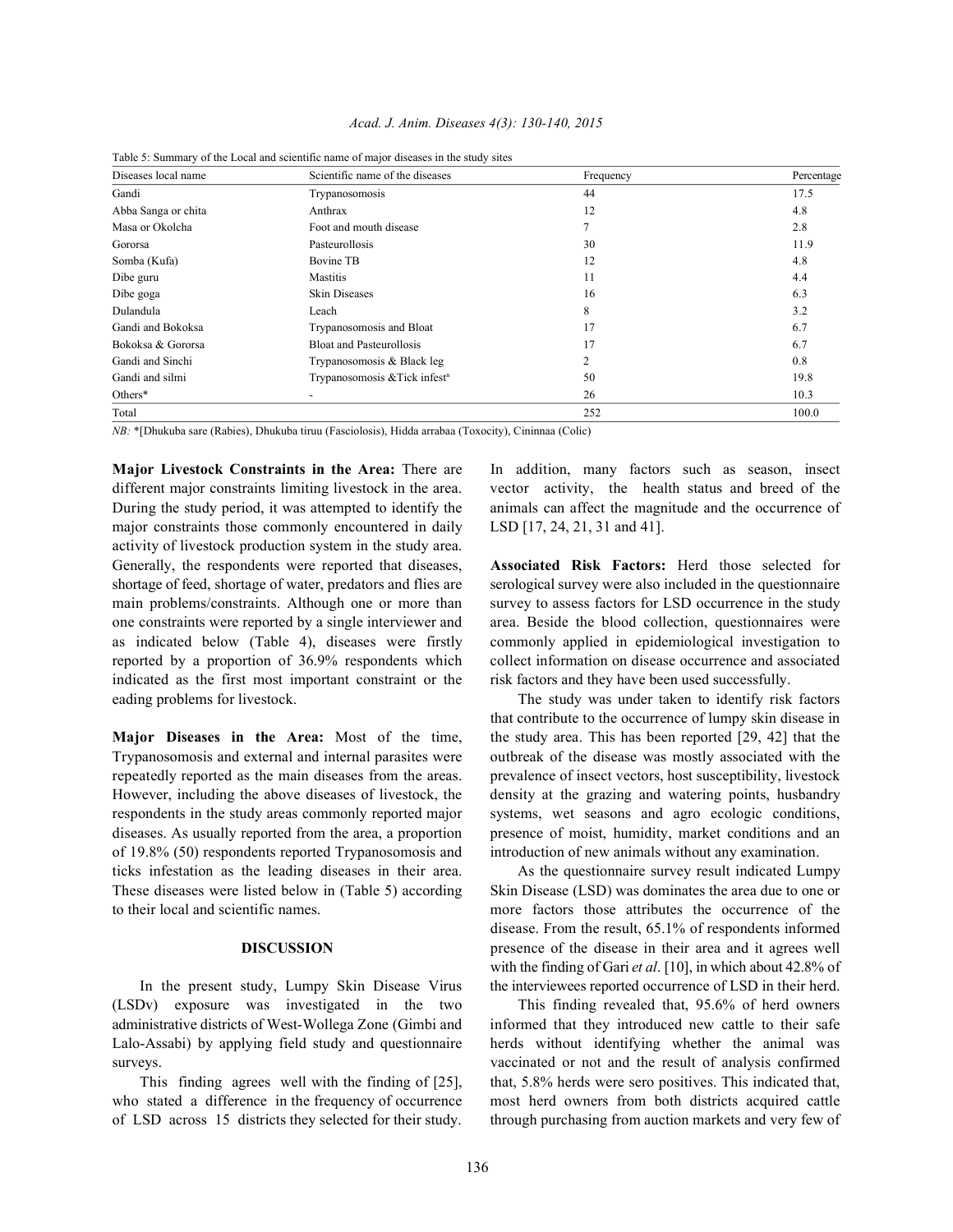dowry. It also showed, cattle keepers were tilted towards grazing and watering points were found to be associated commercial farming than traditional cattle keeping in with the occurrence of LSD. Additionally, different which there is a chance to introduce a LSD positive animal authors [21, 43, 44] were reported as sharing watering into the LSD free herds. However, it was not statistically points, grazing plots and post-harvest fields would allow significant (p>0.05) for the occurrence of the disease in contact and intermingling of different herds that would the area. probably increase the risk of exposure.

frequency of introduction of new animals was higher in showed that, 67.1% of respondents reported that, a the midland agro-climate zone (40.6%) than in the summer (wet season) was a season at which the activity highland and the lowland zones (25.2% and 21%, of biting flies is high and showed statistically significant respectively). The same authors also reported that the association ( $p = 0.000$ , OR = 4.224. CI = 1.13-1.57). Flies introduction of new animals to a herd had a strong activity was four times (4x) more likely to be high in the association with an increased risk of disease in the herd summer (wet) as compared to other seasons for the and a noticeable proportion of farmers (32.1%) reported occurrence of the disease in the area (Table 9). introducing new animals to their herd following purchase Similar to this finding, Davies [45] and Mac Owen [46] (for replacement, herd expansion, fattening), receiving and Zelalem *et al*.[ 47] reported that biting insects play cultural gifts or cattle exchange without any screening for the major role in the transmission of LSDV. Zelalem *et* the health status of the new animal. *al*. [47] also mentioned that, epidemics of LSD are

to compare the season at which an outbreak of the agreed that LSDV is transmitted mechanically via disease can be occurred and about 74.2% of respondents arthropod vectors. reported; it was high in summer season and the lowest This result also agrees well with the finding of Spring seasons was (3.85%) in the area. This could be due Troyo *et al*.[48], who described the warm and humid to rainy nature of the season and livestock production climate in midland and lowland agro-climates has been system in which the extensive system was dominant in the considered a more favourable environment for the area, that exposes animals to the biting flies those are occurrence of large populations of biting flies than the active for interrupting feeding. cool temperature in the highlands. The same authors also

mentioned, LSD outbreaks were associated with wet frequencies begin to increase from April reaching a and warm weather conditions due to an abundance of maximum in September. In conclusion, the result of this blood-feeding arthropod populations in the summer work strongly supported that LSDV is transmitted season. **Example 2** and the mechanically via arthropod vectors.

owners, there was no seasonal movement of animal from 61.5% of them reported that their cattle could travel and place to place for search of feed and water; that means be in contact with different animals of different PAs, most of the farming system in the area was sedentary. district, Zone or regions and countries, respectively. As a result of analysis revealed, there is a slight difference This could be due to animal's movement from place to of 6.3% sero-positivity for LSD in herds those move as place for the purpose of vaccination, trade activity, compared to the herds not move from place to place with searching for feed and water during dry season and other no statistically significant variation among (p=0.14, activities, which is a risk factor in contracting cattle OR=1.08, CI=0.35-3.24). diseases such LSD. A 69.4% of respondents were

and 100.0% communal watering point was reported by in the area. herd owners during this study. In both districts, cattle During this study period, it has been tried to identify grazed communally (Table 8) although those with a few the major constraints commonly encountered in daily cattle had them tethered. Even though there was, an activity of livestock production system in the study area. increment report found with communal grazing and As herd owners informed diseases, shortage of feed and watering points, multivariate logistic regression analysis water, predators and flies were the main problems or revealed statistically insignificant effect among these risk constraints of livestock in the area. Although a single factors and occurrence of the disease in the area. interviewer and diseases reported, one or more than one

them claimed that they acquired cattle from inheritance or However Gari *et al*. [10] mentioned that communal

Similar finding was reported by Gari *et al.* [10], as the A questionnaire result of the present study

Another attempt has been made in the present study associated with rainy seasons. Currently, it is widely

Similar to this finding [42] and Gari *et al*. [10] stated that both biting-fly activity and disease outbreak

According to a proportion of 68.3% (172) herd Out of 252 interviewees; 98.8 %, 65.5%, 91.7% and Higher frequency of communal grazing type 63.5% declared, as there was no existence of livestock marketing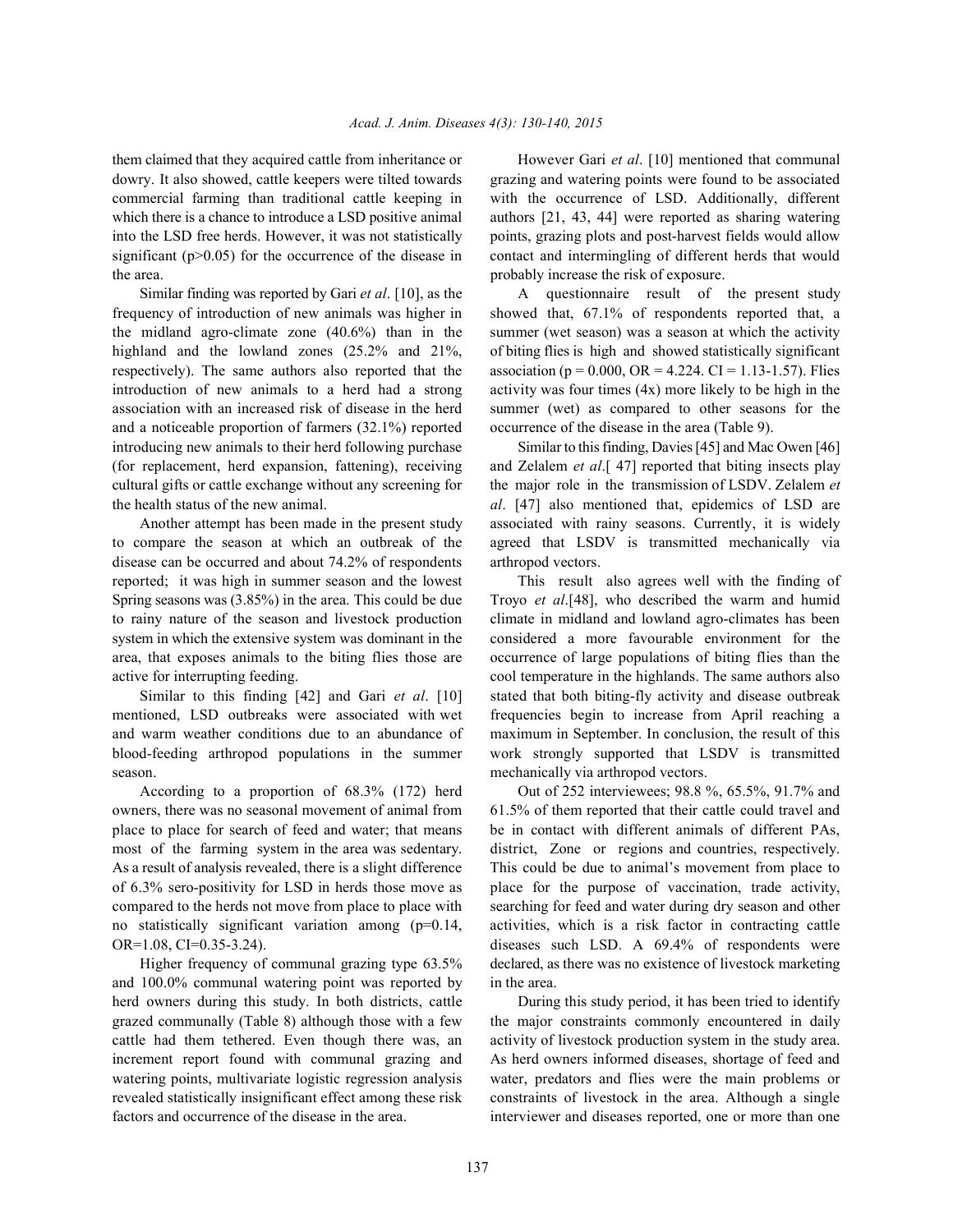respondents, which indicated as the first most important recommendations are forwarded that might help in constraint or the leading problems for livestock preventing losses associated with the occurrence of LSD production and followed by water shortage and flies by improving the productivity of cattle: Mass vaccination 13.1% in the area. should be applied for all breeds of cattle in both districts

Duguma *et al.* [50] stated that diseases were the main the attenuated Neethling strain vaccine. The use of constraints of livestock. Some other constraints observed insecticides to control biting flies before raining season in both districts were lack of veterinary extension services should be practiced in the area. Livestock owner need to and poor breeds. So, the findings of the major constraints be introduced with the basic knowledge of risk factors limiting livestock production during the present study in those contribute to disease in the study area. Due to the the area was tended to agree with findings found [48]. biggest challenge, that was poor infrastructure that facing

(32.45%), gastrointestinal parasitism (14.66%), anthrax status of the disease and to suggest implementation of (10.54%) and blackleg (9.56%), pasteurellosis (7.91%), appropriate control and prevention methods in the areas. lumpy skin disease (5.60%) and trypanosomosis (2.31%) were the most frequently observed diseases in cattle. **Competing Interests:** All authors have declared that no

A 19.8% of respondents reported that competing interests exist. Trypanosomosis and ticks infestation as the leading diseases and about 6.3% of skin diseases (Dibe goga in **Authors' Contributions:** local language) including lumpy skin disease were reported by herd owners in the area in their area in which **ZA:** Conception of the research idea, designing and data the result of the finding agrees well with the previous collection, interpretation of the results and drafting of the study. manuscript.

### **CONCLUSION AND RECOMMENDATIONS** reviewing.

The study indicated that LSD is an important disease in the western Wollega zone of Oromia regional state of **ACKNOWLEDGEMENTS** Ethiopia. It has been associated with periods (Seasons) of high rainfall and concomitant high levels of insect We are very much grateful to the inhabitants of all

cattle management practices executed by livestock owners Diagnostic and Investigation Center (NAHDIC) for the of the study area, namely: Introduction of new animal to research fund and all staff of NAHDIC specially Ashebir the herd, mixing of cattle in watering and grazing areas, Abebe and Gimbi Livestock Agency and Veterinary Clinic free movement of animals to different areas and direct workers, for their valuable advice, encouragements, contact of animals with wild animals are very common, can provision of materials and co-operation in different be a risk factors. These risk factors could aggravates the aspects during our work. spread of lumpy skin disease and found to be spreading in to new areas that have been considered previously as **REFERENCES** free areas (kebeles or districts) of the zone and will be a major livestock health problem. 1. MoA, 2006. Ministry of Agriculture and Rural

information) of the presence of LSDV infection in the Ethiopia. Addis Ababa, Ethiopia. West Wollega. This finding also gives attention on the 2. FAO, 2009. Livestock in balance. Food and planners, decision-makers, practitioners and researchers Vialedelleterme di Caracalla 00153 Rome, Italy. in their efforts. In addition, it could help them in disease 3. ILCA, 1980. Economic Trends; Livestock Production to improve the health of animals. Bulletin No. 10. ILCA, Addis Ababa, Ethiopia*.*

constraints were firstly reported by a proportion of 36.9% Therefore, based on these findings the following Similarly, Nibret and Basaznew [49] and Belay using an effective specific vaccine against LSD, such as The same authors also mentioned that, fasciolosis during this study, further research is needed to assess the

**HD and GG:** Interpretation of the results and manuscript

All authors read and approved the final manuscript.

activity. staff members of Jimma University, College of Agriculture The result also revealed that some of the current and Veterinary Medicine and National Animal Health

- This study provides the first evidence (preliminary Development, the Status of Animal Health Services in
- distribution of LSDV in the study area and can assist **Agriculture Organization** of the United Nations,
- surveillance and control activities for risk mitigation and Prospects for Tropical Africa in the Year 2000. ILCA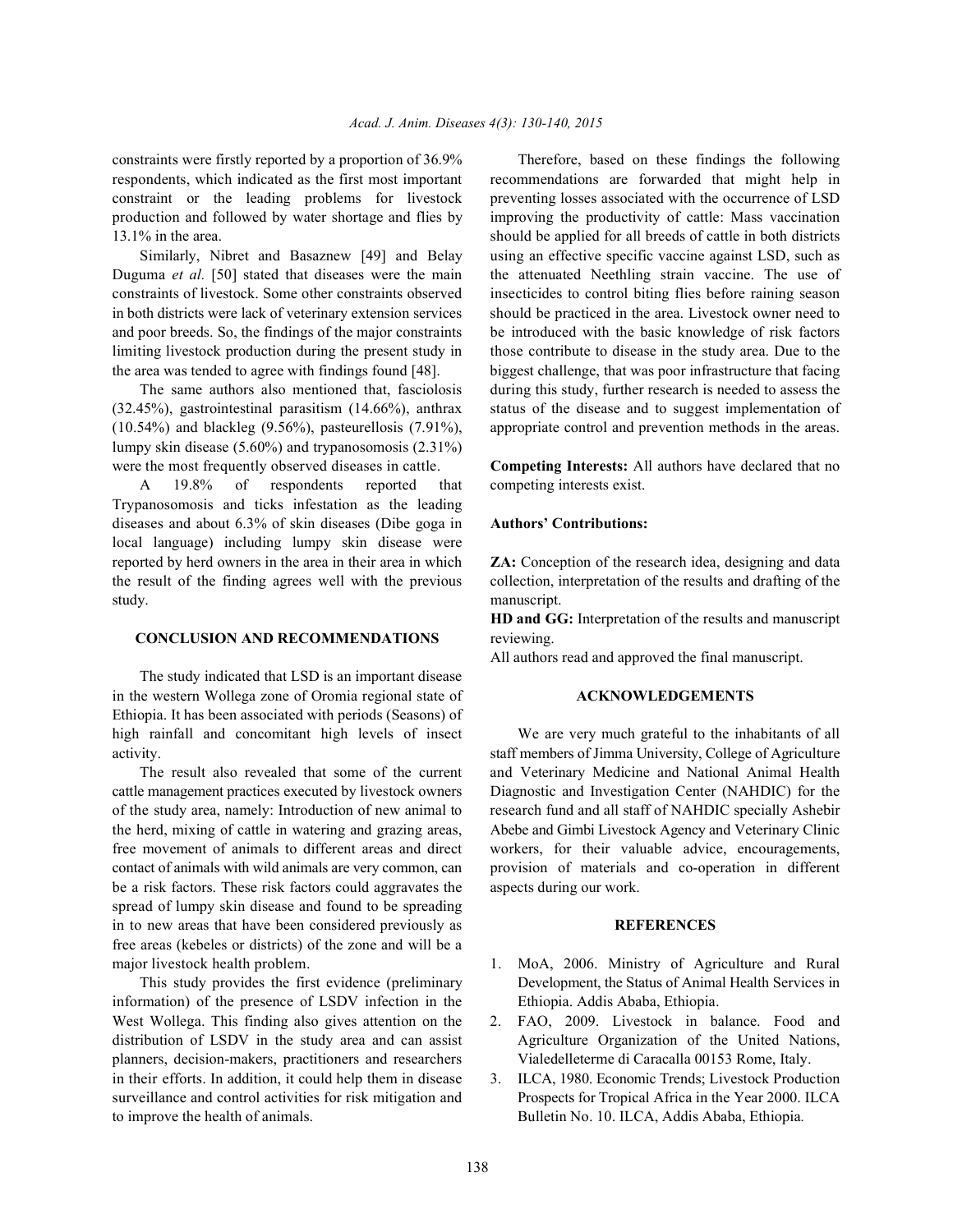- 
- 5. Aklilu, Y., P. Irungu and R. Alemayehu, 2003. "An Veterinary Medicine, 102: 274-283. Audit of the Livestock Marketing Status in Kenya, 17. Davies, F.G., 1991. Lumpy skin disease of cattle: A African Union/Inter african Bureau for Animal
- 6. Gebreegziabhare, B., 2010. An over view of the role of pp: 104-109. session of 22<sup>nd</sup> COAGO, FAO, Rome. International Epizootics, 18: 399-424.
- 
- Special Reference to Goat Production. Sheno 159(8-9): 455-461.
- 
- and F. Roger, 2010. Risk factors associated with Makerere University, Kampala, Uganda.
- P. Jacquiet and F Roger, 2012. Lumpy skin disease in University.
- Tigray and Afar Regional States, Northeastern 37: 395-399.
- insects. Medical and Veterinary Entomology, 307.
- 
- Journal Microbiology Res., 2: 252-257. University, Debre-Zeit.
- 4. Thornton, P.K., 2010. Livestock production: recent 16. Gari, G., P. Bonnet, F. Roger and A. Waret-Szkuta, trends, future prospects. The Royal Society, 2011. Epidemiological Aspects and Financial Impact 365(1554): 2853-2867. of Lumpy Skin Disease in Ethiopia. Preventive
	- Ethiopia and Sudan." In: Issues and Proposed growing problem in Africa and the Near East Measures, Vol. II. Community Based Animal Health Veterinary Research Laboratories, Kabete, Kenya.
	- and Participatory Epidemiology Unit. Nairobi: Pan 18. Kassa, B., M. Bisrat, S. Asegedech and J., Africa, African Programme for the Control of Epizootics, 1998. Control of "Ekeke" Skin Defects in Sheep by Resources. Annual Conference. Addis Ababa, Ethiopia, Insecticides and Shearing. EVA Proceeding 12<sup>th</sup>
	- Ethiopian livestock in livel hood and Food safety. 19. McDermott, J., T. Randolph and S. Staal, 1999. The Ministry of Agriculture and Rural development of economics of optimal health and productivity in Ethiopia; Presented on dialogue on livestock, food smallholder livestock systems in developing security and sustainability, a side event on the countries. Rev. Science and Technology Office of
- 7. Thornton, P.K., 2006. Mapping climate vulnerability 20. Yacob, H., B. Nesanet and A. Dinka, 2008. Part II: and poverty in Africa. Nairobi, Kenya; ILRI. Prevalences of major skin diseases in cattle, sheep 8. Markos Tibbo, 1999. Livestock Production and goats at Adama Veterinary Clinic, Oromia Constraints in a M2-2 Sub-Agro ecological Zone with regional state, Ethiopia. Revue Médicine. Veterinary,
- Agricultural Research Centre, Debre Berhan, Ethiopia. 21. Ocaido, M., C.P. Otim and D. Kakaire, 2009. Impact of 9. Alemayehu M. 2009. Country pasture/forage profiles. major diseases and vectors in smallholder cattle Source: (http:// www.fao.org/ag/AGP/AGPC/doc/ production systems in different agro-ecological pasture/forage.htm). zones and farming systems in Uganda. Livestock 10. Gari, G., A. Waret-Szkuta, V. Grosbois, P. Jacquiet Research for Rural Development, 21(9): FVM,
- observed clinical lumpy skin disease in Ethiopia. 22. OIE, 2008. Lumpy Skin Disease (Neethling, Epidemiol. Infection, 138: 1657-1666. Knopvelsiekte): A technical Report. The Centre for 11. Gari, G., V. Grosbois, A. Waret-Szkuta, S. Babiuk, Food Security and Public Health, Iowa State
- Ethiopia: Seroprevalence study across different agro- 23. Mebratu, G.Y., B. Kassa., Y. Fikre and B. Bethany, climate zones. Acta Tropica, 123(2): 101-106. 1984. Observations on the outbreak of lumpy skin 12. Birhanu, 2012. Assessments of the risk factors and disease in Ethiopia. La Revue d'Elevage et de financial impacts of LSD in selected districts of Médecine Vétérinaire des Pays Tropicaux,
- Ethiopia. M.Sc. Thesis. Unpublished. 24. Babiuk, S., T.R. Bowden, B. Dalman, G. Parkyn and 13. Chihota, C.M., L.F. Rennie, R.P. Kitching and J. Copps, 2008. Quantification of lumpy skin disease P.S. Mello, 2003. Attempted mechanical virus following experimental infection in cattle. transmission of lumpy skin disease virus by biting *Transboundary and Emerging Diseases,* 55: Pp. 299-
- 17(3): 294-300. 25. Gari, G., F.Biteau-Coroller, C. LeGoff, P.Caufour and F. 14. Stram, Y., L. Kuznetzova, M. Rubinstein-Guni, Roger, 2008. Evaluation of Indirect Fluorescent O. Fridgut and H. Yadin, 2006. The recent Lumpy Skin Antibody Test (IFAT) for the Diagnosis and Disease outbreak in Israel: A molecular prospect. Screening of Lumpy Skin Disease Using Bayesian Israel Journal of Veterinary Medicine. Method, Veterinary Microbiology, 129: 269-280.
- 15. Ahmed, W.M. and K.S. Zaher, 2008. Observations on 26. Asegid, B., 1991. Epidemiological Study of Major lumpy skin disease in local Egyptian cows with Skin Diseases of Cattle in Southern Range Lands. emphasis on its impact on ovarian function. African Faculty of Veterinary Medicine, Addis Ababa